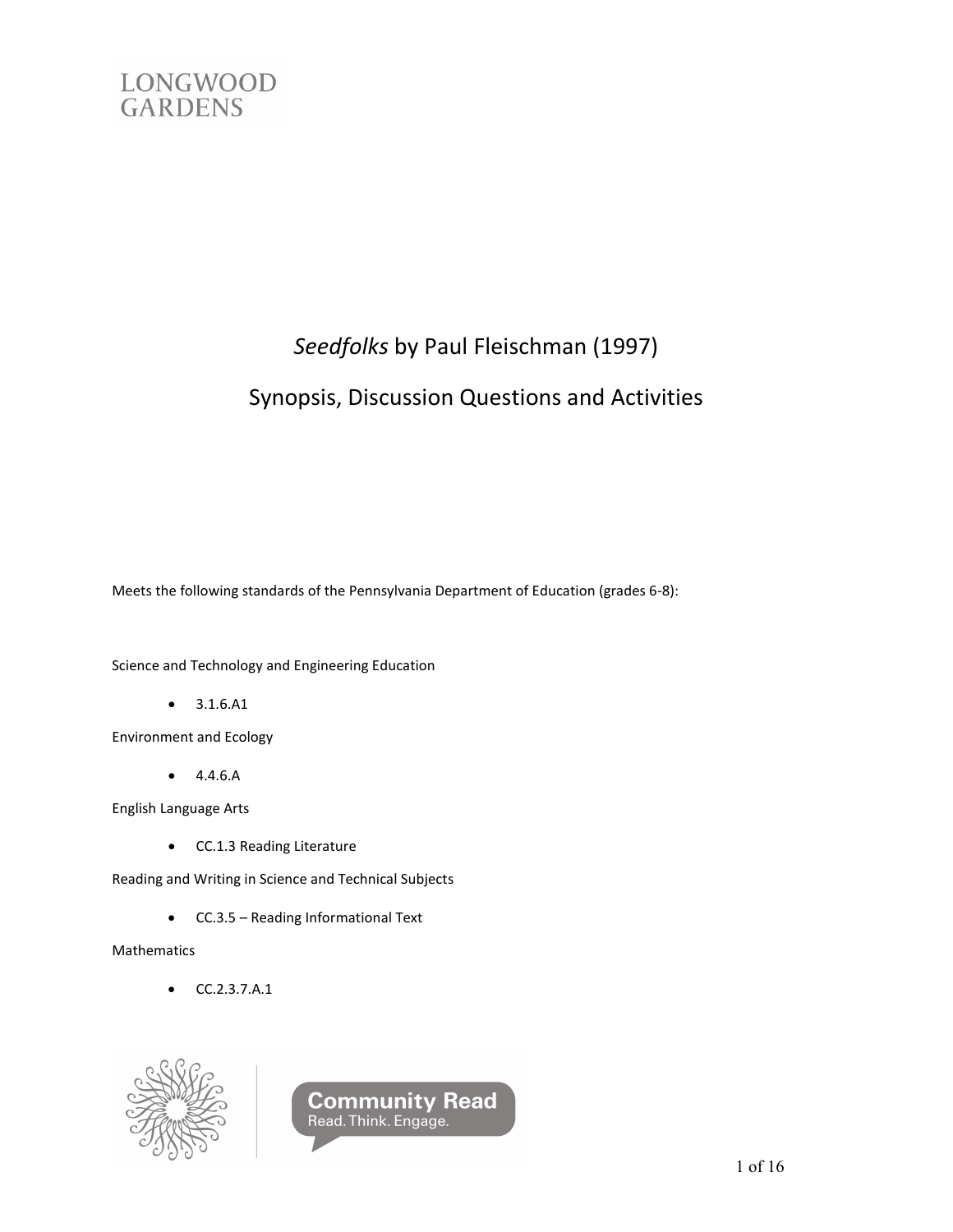# **SEEDFOLKS TOOLKIT OVERVIEW**

Enclosed in this toolkit, you will find discussion questions and activities designed to accompany the middle school level book titled *Seedfolks* by Paul Fleischman.

The toolkit materials are divided into the following sections.

- 1. Synopsis of *Seedfolks*
- 2. Discussion questions for each chapter
- 3. Activities for middle school students for participation in your library
- 4. Extended activities for students to do in the library or complete at home
- 5. Appendix: lima bean seed diagram and embedded pdf files for remainder of activity components

It is preferable for the students to read *Seedfolks* prior to participating in your discussion questions session and activities. They will therefore be better able to select a character for the "Designing a Seed Packet" activity and have a better understanding of the author's themes.

#### **Preparation of Activity Sheets**

After reviewing all the provided activities, select which of the following preparations you will need to do based upon the activities you want to use with the students. Provide color pencils/crayons as needed.

- Print Study Sheets 1 and 2 and Study Sheets 3 and 4 in color on card stock.
- Print Matching Cards in color on card stock and cut out.
- Print Plant Photograph Cards in color on card stock.
- Print Plant Name Cards and Plant Seed Cards in color on card stock and cut out.
- Print Bingo game cards and Clue Cards on card stock and cut out.
- Suggested materials lists can be found with each extended activity.
- The suggested Extended Activities may be used as take-home activities.
- Please provide books about seeds and/or plants for students to use for the "Designing A Seed Packet" activity research.



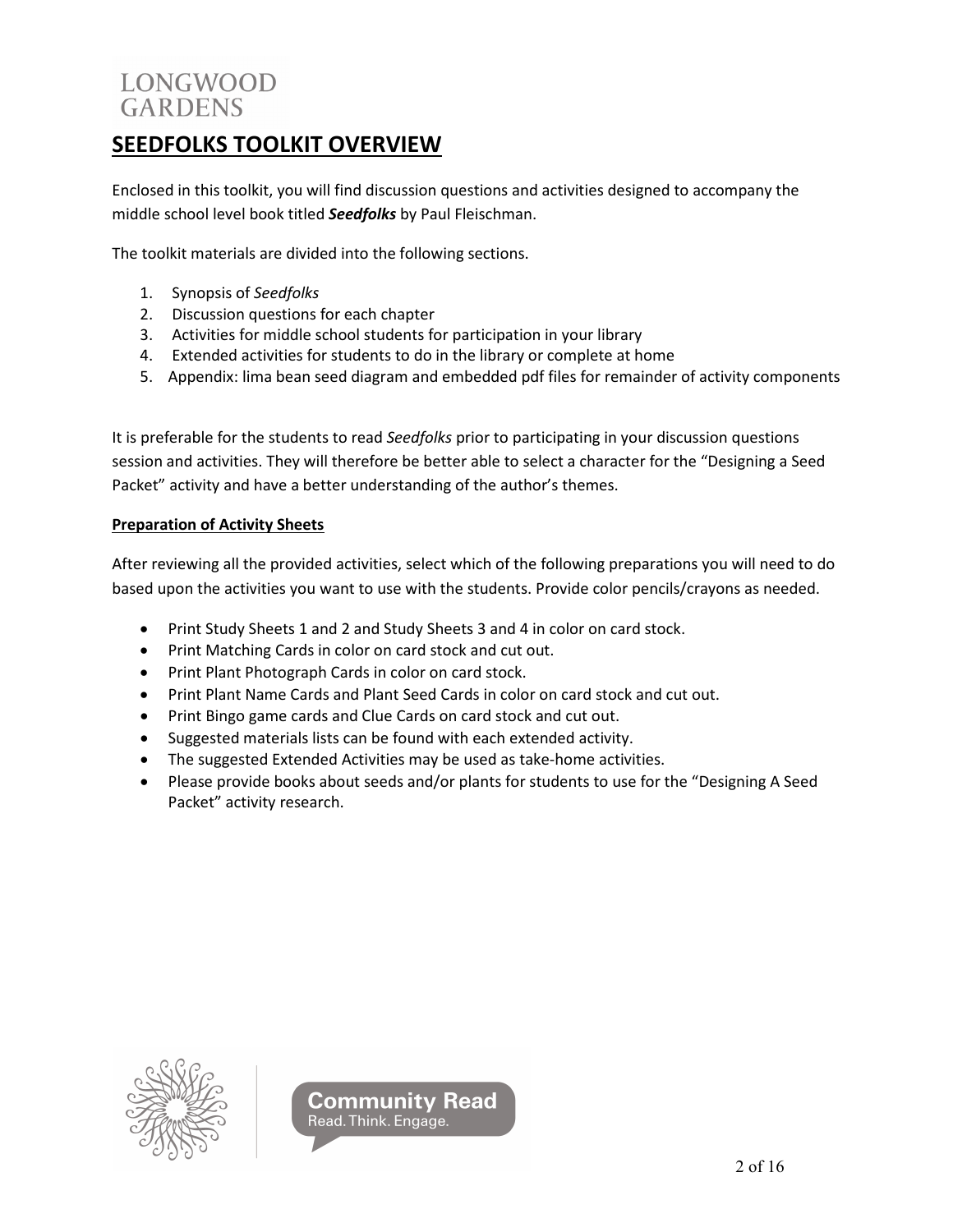## **SYNOPSIS**

How can 13 individuals from various ethnic backgrounds, cultures, and age levels living in inner city Cleveland, Ohio come together to form a community? To find out the answer to this question, *Seedfolks,* by Paul Fleischman is a must read! These diverse individuals don't speak the same language and resort to pantomime in order to communicate. Despite their language barriers, they gradually become a unified community as a result of the innocent action by a 9 year old Vietnamese girl named Kim. Kim plants lima bean seeds in remembrance of her deceased father and his love of gardening in Vietnam. The location of her attempt to grow lima bean seeds is in a trash-strewn vacant lot located near her apartment building. Her innocent action sparked this diverse group of 13 Cleveland apartment dwellers to come together to create a community garden and a special bond never before imagined. These residents become known as "seedfolks" -- because they were the first to create an inner-city community garden. Kim's simple act of planting lima bean seeds 'sprouted' into a beautiful unfolding of the best of humanity's qualities. However, it was no simple feat to clean up a vermin-laden, trashstrewn eyesore city lot and create a beautiful community garden with individual plots. The determination and motivation of these individuals and the bond they formed against all odds was transformative!

The reader learns about the 13 individuals' life stories, personalities, and motivations for planting seeds via a short chapter about each one. Although *Seedfolks* primarily delves into the character study of the 13, the common theme revolves around how each individual finds new purpose and meaning in life as well as experiencing a sense of belonging by creating a community garden. Planting seeds holds special meaning and purpose for each one. They not only experience individual transformations, but they gradually open up to others in the community garden and come to realize their involvement is for the good of all. It's amazing how all this positive personal, civic, and social change is the direct result of planting seeds and reaping the benefits in more ways than one!



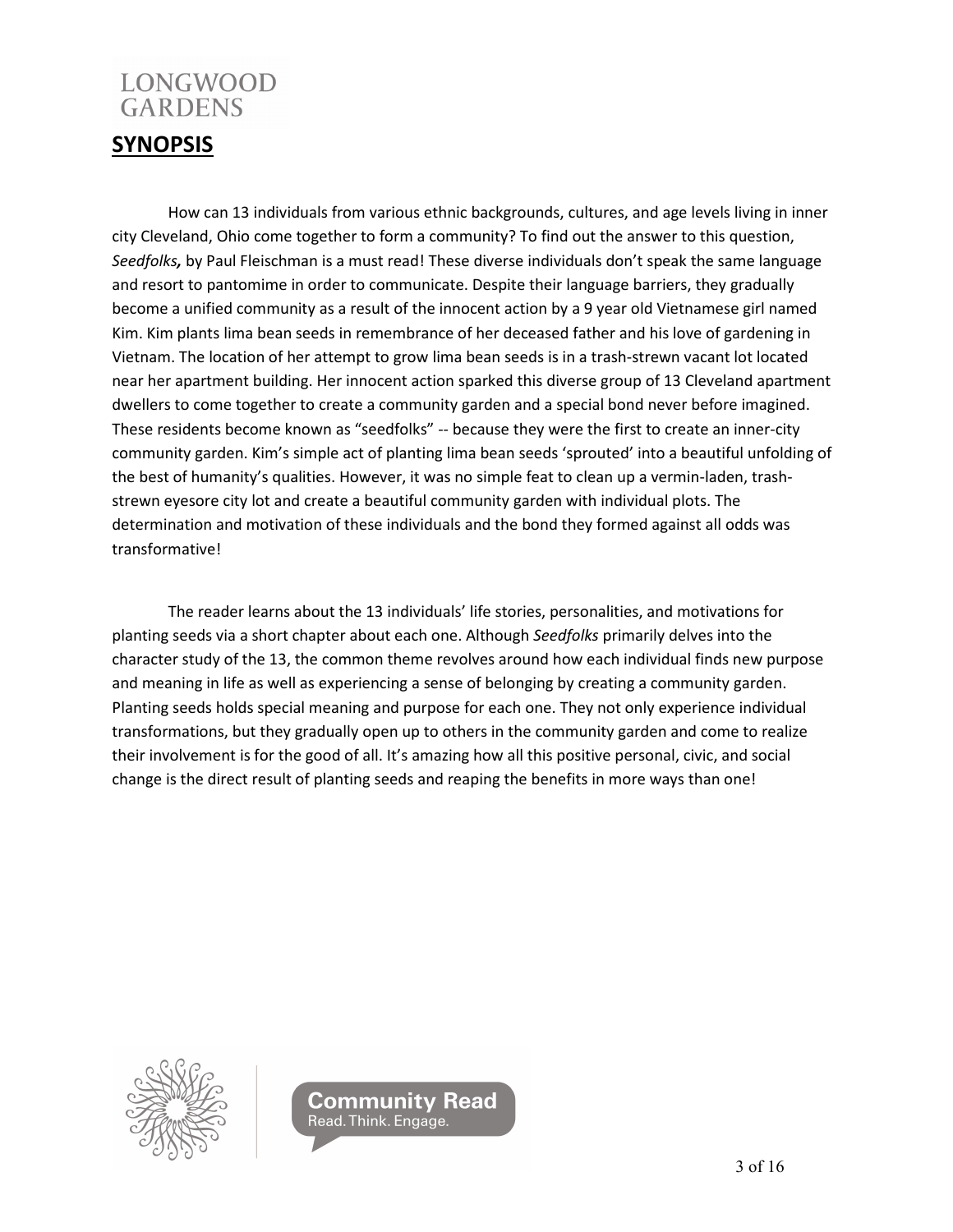

#### **DISCUSSION QUESTIONS**

Each chapter in *Seedfolks* focuses on an individual character. Please refer to the designated chapter in order to answer the discussion questions for each character.

**Kim** (pp. 1 - 4) Kim is a nine-year girl from Vietnam whose father died in Vietnam before she was born. To mark the anniversary of his death, Kim decides to show that she, too, can be a wonderful farmer like her father. In his memory, she plants lima bean seeds in a most unusual place in the city of Cleveland—a vacant lot a half block from her apartment building.

- 1. What obstacles must Kim face when planting her lima bean seeds?
- 2. Why do you think Kim selected this vacant lot location to plant her lima bean seeds?
- 3. Why did Kim select lima bean seeds?
- 4. How did she know how to plant and care for the seeds?

**Ana** (pp. 5 - 10) Ana is an elderly woman from Rumania (now called Romania) who moved to Cleveland in 1919. Ana's daily life consists of watching apartment dwellers in the building across the street through their windows. One day she saw a young girl hiding behind an old refrigerator and digging in the dirt in the vacant lot nearby. Ana views this action as suspicious and her curiosity is sparked when she realizes the young girl is burying something. Ana decides to investigate, digs into the dirt, and discovers that white bean seeds have been planted.

- 1. Why did Ana feel suspicious about Kim's behavior?
- 2. How did Ana feel when she uncovered the white bean seeds? Why?
- 3. Why would she have carefully replanted the bean seeds?
- 4. What do you think prompted her to care about the bean seeds?

**Wendell** (pp. 11 – 16) Wendell is a school janitor who grew up on a little farm in Kentucky. Wendell has become afraid to answer phone calls, especially in the middle of the night, because he received the call about his son being shot in the street, and his wife dead in a car accident. He looks after Ana a little, and reluctantly takes her distress phone call about the plants dying. Ana explains that "the girl" hadn't been in the lot for four days. Wendell helps water the plants because Ana twisted her ankle and can't manage the stairs.

- 1. How did Ana convince Wendell to water the bean seed plants?
- 2. Why does Wendell realize what is happening to the bean plants?
- 3. What prompted Wendell to go buy a shovel?
- 4. Will Wendell become invested in growing a garden? Why or why not?



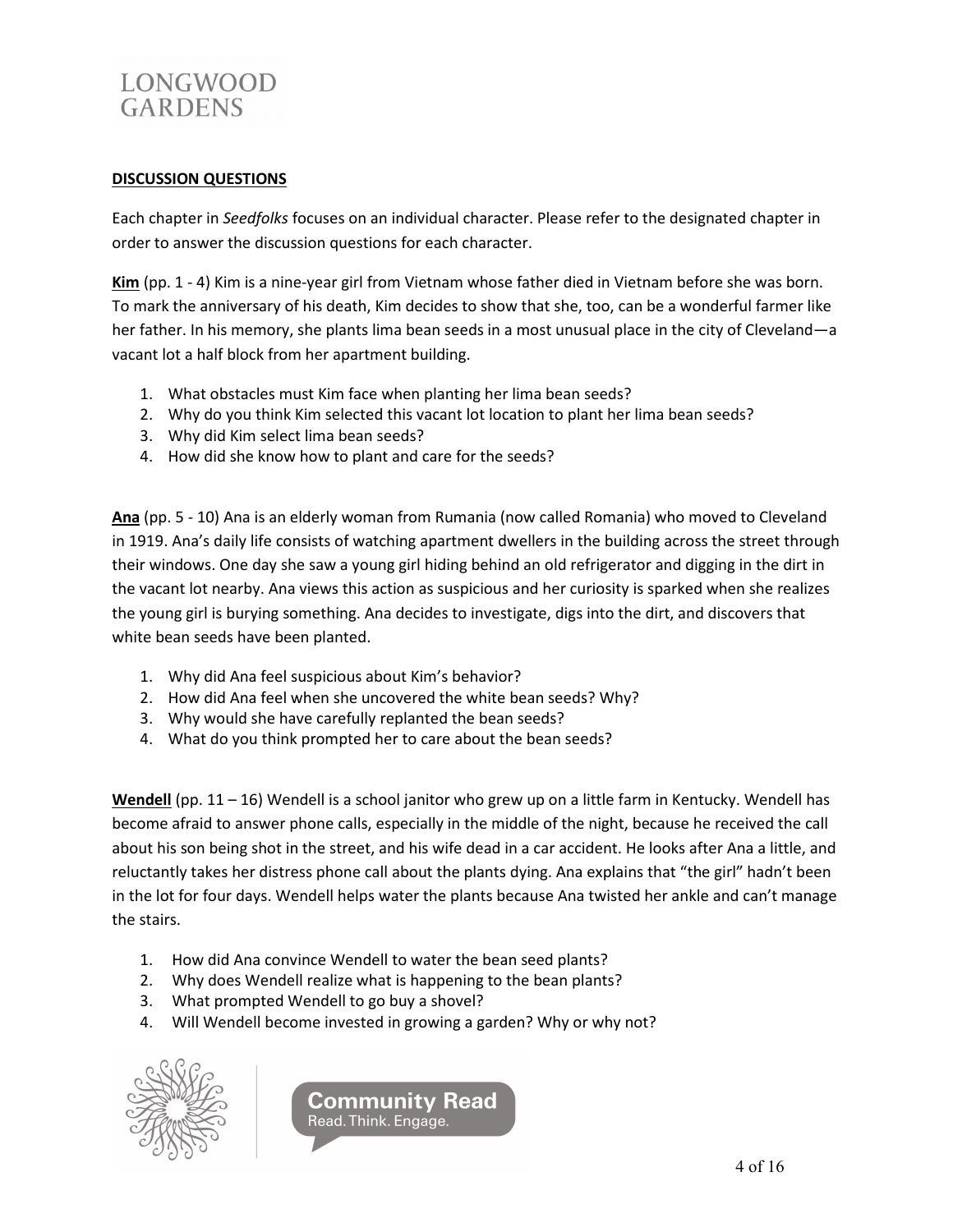5. Wendell states "But a patch of ground in this trashy lot—I *can* change that." What is his motivation in making this statement?

**Gonzalo** (pp. 17 – 22) Gonzalo is an eighth-grade boy who immigrated to the United States from Guatemala and learned English in two years by watching cartoons on TV. Gonzalo is "supposed to babysit" (p. 19) his Tio Juan, the oldest man in his former pueblo, who has come to live with Gonzalo's family. He cannot speak English and Gonzalo's mother is the only person who understands him. Tio Juan is prone to wandering and Gonzalo finds him standing in front of a vacant lot watching a man with a shovel. Tio Juan wants to plant seeds too and instructs Gonzalo on how to go about planting.

- 1. Gonzalo witnesses a behavior transformation in his Tio Juan once he begins gardening. What changes did he observe?
- 2. What were the reasons for Tio Juan's transformation?
- 3. Gonzalo states "...I realized that I didn't know anything about growing food and that he knew everything." (p. 22) Do you think this realization sparked an interest in gardening for Gonzalo? Why or why not?
- 4. Even though Tio Juan could not read English, he knew how to plant the seeds and what they were. How did he know this?

**Leona** (pp. 23 – 28) Leona is an African American woman who grew up in her grandmother's house in Atlanta and remembers her love of goldenrod tea and that "she didn't need no other medicine." (p. 23) Leona was thinking of her grandmother while walking home from the grocery store one day when she came across the vacant lot and thought the three people in different areas of the lot were looking for money. She realized they were actually gardening. She was distressed by the piles of garbage and foul odors and decided to take action by visiting the Public Health Department, and convinced them, in a most interesting way, to clean up the vacant lot. Once her clean up mission was completed, she was able to plant "...a patch of goldenrod right here." (p. 25)

- 1. What were the different examples mentioned about the importance of goldenrod?
- 2. How did the memories of Leona's grandmother trigger her interest in the developing garden?
- 3. Leona put in a lot of effort to affect change in the vacant lot. Why do you think she felt so strongly about completing her clean up mission?

**Sam** (pp. 29 – 35) Sam is a retired seventy-eight-year-old Jewish man who loves to smile, start conversations with people he doesn't know, and his hobby is studying words and their derivations. Sam is drawn to the developing community garden. He used to garden when he was a kid, but realizes his physical condition now prohibits him from gardening. So he hires a Puerto Rican teenager to do the



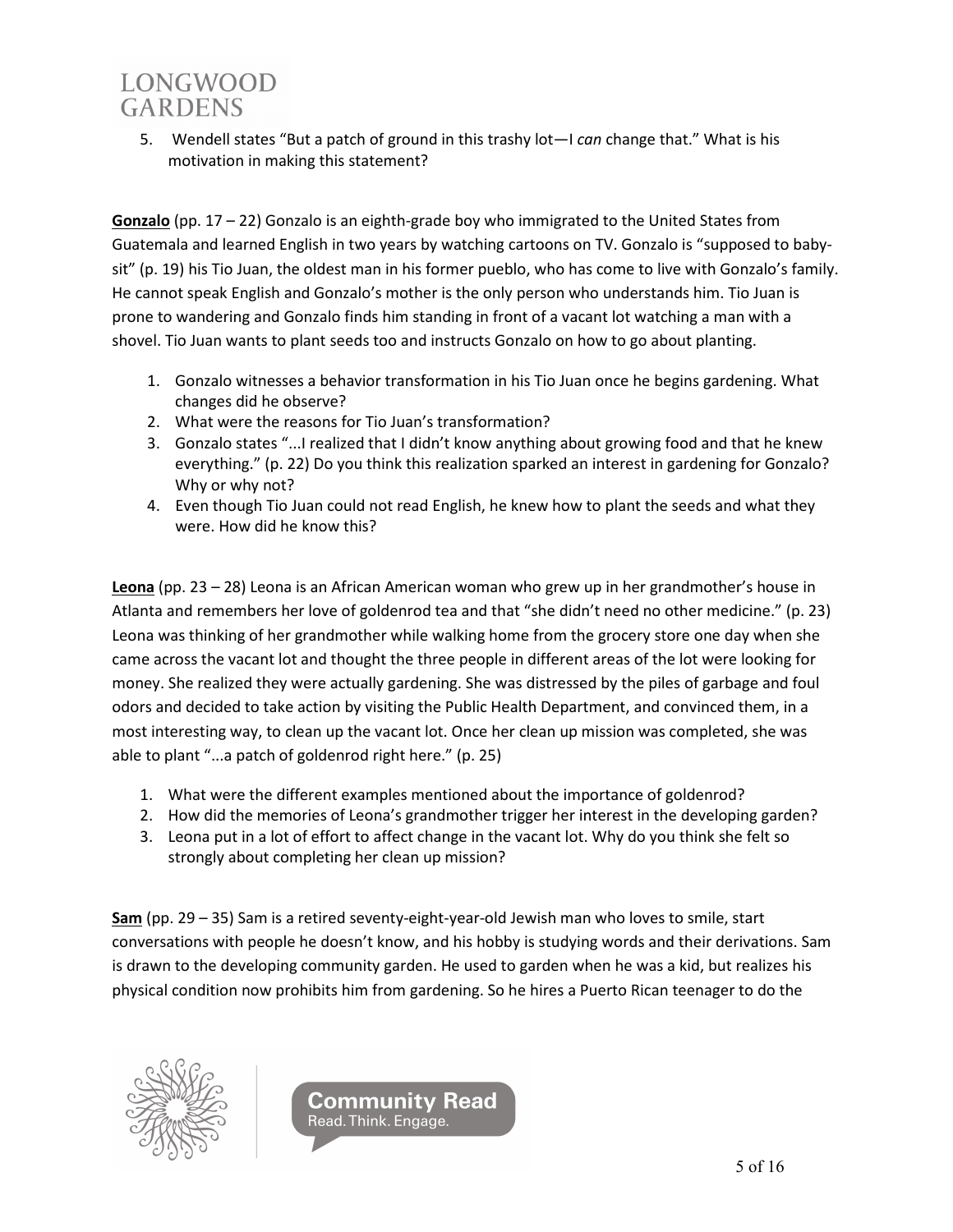

gardening for him. The teenager wanted to grow marijuana to sell, but Sam convinces him to grow pumpkins to sell at Halloween because he could earn more money that way and stay out of jail.

- 1. Although Sam is physically unable to plant seeds and tend a garden plot, what do you think motivated him to participate in the developing community garden?
- 2. One of the obstacles the new gardeners faced was getting a water source. What plan did Sam devise to help overcome this obstacle? Was this effective? Why?
- 3. Sam states, "From Paradise, the garden was turning back into Cleveland." (p. 35) What did he mean by this statement?

**Virgil** (pp. 36 – 44) Virgil is a fifth-grade boy whose country of origin is Haiti. His father drives a taxi in Cleveland and is always day-dreaming about ways to make more money. Virgil and his dad were watching some men clearing the trash and garbage from the vacant lot. According to Virgil, "My father hadn't been smiling to himself about some little garden. He was thinking of a farm, to make money." (p. 39) When they don't have success growing lettuce, Virgil realizes that he and his father don't know much about plants.

- 1. Virgil hoped that they would plant pole beans, but his father had another vegetable in mind lettuce. What prompted Virgil's father to select lettuce to plant?
- 2. Why weren't Virgil and his father successful in planting lettuce?
- 3. Virgil felt that "lettuce was like having a new baby in the family. And I was like its mother." (p. 42) What did he mean by these statements?

**Sae Young** (pp. 45 – 50) Sae Young, a woman from Korea who moved to the United States with her husband to find work, bought and ran a dry-cleaning shop. Her husband died at age thirty-seven of a heart attack, but Sae Young continued to run the dry-cleaning business. One day she is robbed by a man with a gun and knocked unconscious. Once she recovered, she became afraid to go out of her apartment and is afraid of people. It took two years for her to slowly get better and venture outside. One day she passed by the new garden and sees Kim and others working there. She decided she would dig a little garden and grow hot peppers as she did in Korea.

- 1. Sae Young had become reclusive as a result of her terrifying experience in her dry-cleaning shop. How did seeing the developing community garden, and the people working in their garden plots, change Sae's outlook on life?
- 2. Why did Sae Young select hot peppers to grow in her small garden plot? Was she able to share her knowledge of hot peppers with anyone?
- 3. What action did Sae Young take to help solve the gardeners' water source problem?
- 4. How did Sae Young's action change her?



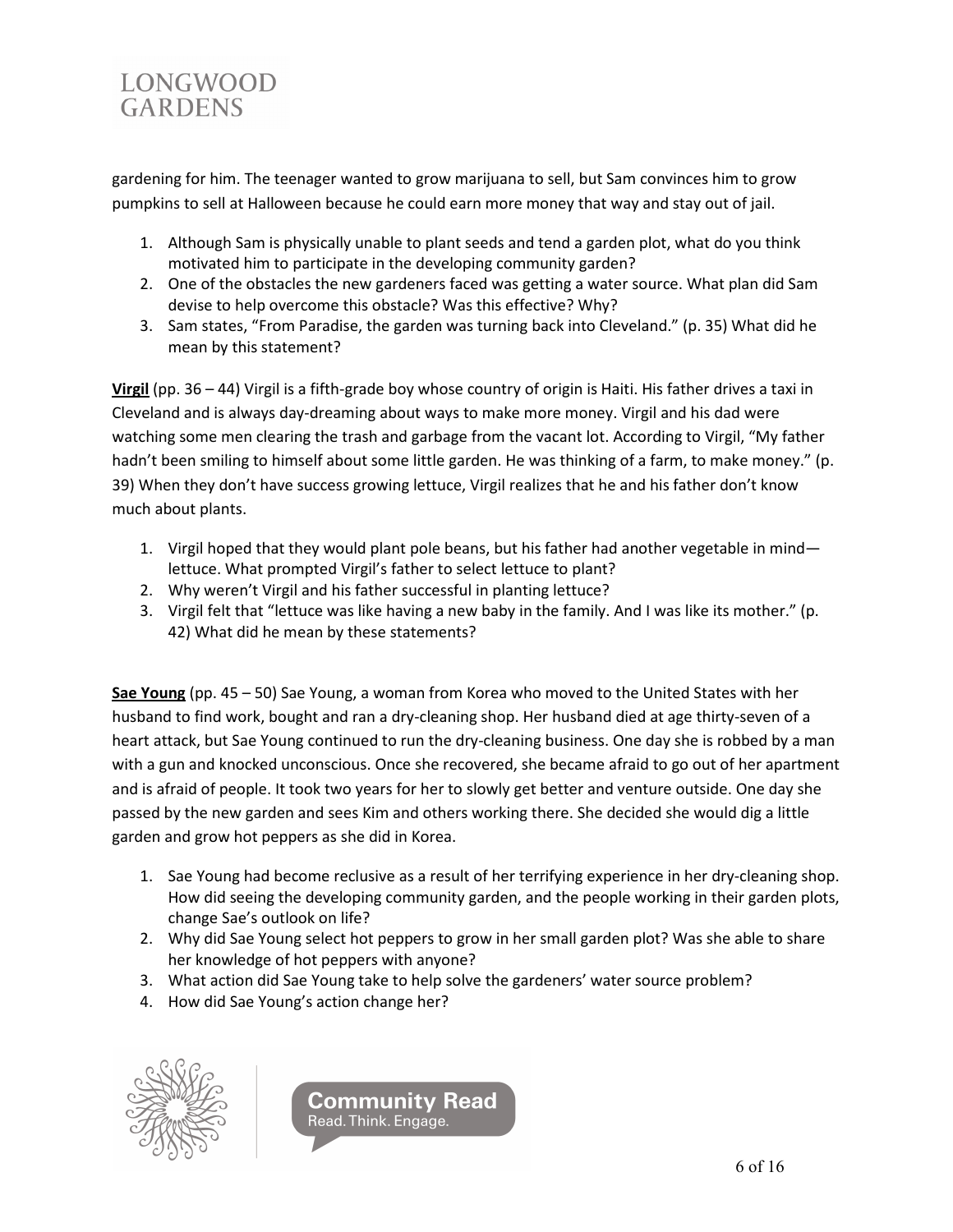**Curtis** (pp. 51 – 58) Curtis is a 28 year old attractive, athletic African American who returned to Cleveland after living in Cincinnati for five years. He tries to revive a relationship with his former girlfriend, Lateesha, but she still harbors a grudge and snubs him even though five years have gone by. Lateesha lives across the street from the community garden. Curtis remembers that Lateesha "…had a serious thing for tomatoes." (p. 53) To try to win her back, Curtis decided to plant beefsteak tomatoes to attract her attention. He selected a garden plot right next to the sidewalk which was in plain view of her apartment. He wanted her to know that he hadn't forgotten how much she loved tomatoes and that he was still waiting for her.

- 1. Curtis explains that he has never grown anything before. How does the emergence of yellow flowers on his six tomato plants create an enthusiasm for gardening?
- 2. Curtis learns there can be possible problems when growing tomatoes. How does he react to this information from the other gardeners? What does he worry about?
- 3. How does Curtis attempt to overcome some problems he is encountering with growing tomatoes?
- 4. When Curtis discovers that some of his largest tomatoes are disappearing, how does he try to remedy this problem? Is he successful? Why?

**Nora** (pp. 59 – 65) Nora is a British nurse who takes care of an elderly African American man named Mr. Myles. Mr. Myles has lost his ability to speak due to a second stroke, and Nora observes that his interest in the world is diminishing. As Nora wheels Mr. Myles' wheelchair past the community garden one day, he expressed an interest in watching the different gardeners. Using his arm to communicate with Nora, he directs her to wheel him into the garden. Despite the fact that Mr. Myles is wheelchair bound, Nora devises a clever way for him to plant seeds.

- 1. Nora realized it would be a problem for Mr. Myles to plant seeds. What solution did she devise to solve this problem? Was this a successful solution? Why?
- 2. Mr. Myles selected flower seeds to plant from the seed packets Nora purchased. What does Nora think is the reason he did not select vegetable seeds? Why?
- 3. As Nora observes the positive effects planting and growing flowers have on Mr. Myles, she recalls a fact about ancient Egyptians. What fact does she recall? How does this fact relate to Mr. Myles?
- 4. Nora realizes that all the gardeners share common ground in many ways. One of the ways is sharing "…the same parental emotions toward our plants." (p. 65) What does she mean by this statement? Explain your reasoning.

**Maricela** (pp. 66 – 72) Maricela is a pregnant 16-year-old from Mexico who is participating in a program for pregnant teens. They receive rides to the doctor and help with getting their G.E.D. at home. Penny is a woman who helps the teens and gets a garden spot for the girls in the teen program. Penny selects radishes for the girls to grow and Maricela is resistant because she dislikes radishes. Maricela is



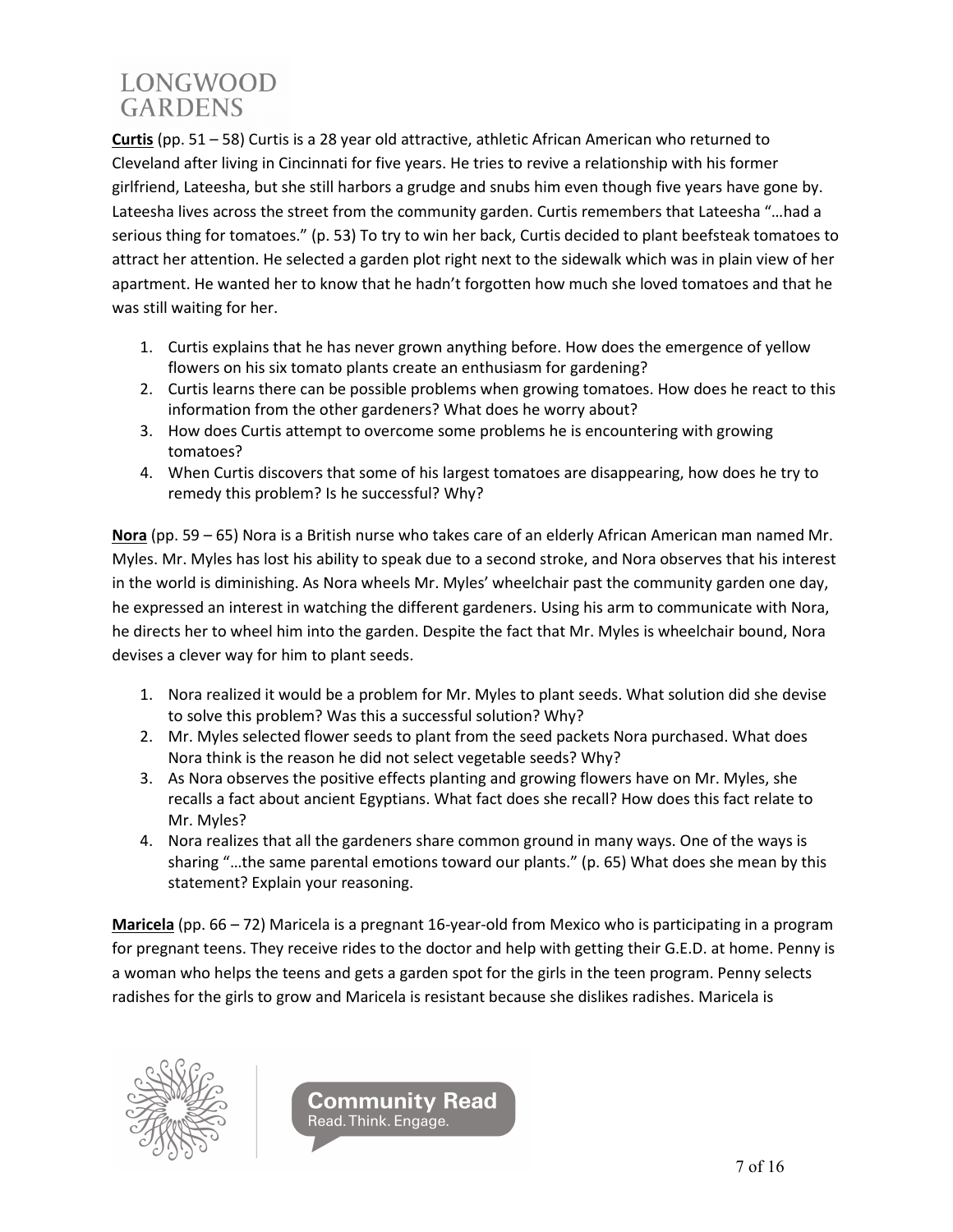

not happy with her pregnancy predicament or with growing radishes and then Swiss chard. Maricela unexpectedly learns a valuable lesson from Leona.

- 1. What was Penny's motivation in having Maricela and the other two girls grow radishes? Did her reason for having the girls participate in the community garden have any effect on them? Why or why not?
- 2. Maricela learns some interesting facts about goldenrod from Leona. What information did Leona share with her in the garden, and does this impact Maricela's outlook? Why or why not?
- 3. Maricela learned about nature from Leona. How has the experience of growing plants from seeds change Maricela's perception of her situation and her attitude about her baby?

**Amir** (pp. 73 – 81) Amir is an immigrant from Delhi, India who arrived in the United States in 1980. He manages a fabric store because he is very aware of colors. The community garden reminds him of the colors and details of his parents' Persian rugs in India. Amir states, "Those rugs were indeed portable gardens." (p. 74) He is dismayed by how unfriendly people are in the United States, and how no one in his neighborhood had spoken to him before he participated in the community garden. He sees a more positive side of the people who are gardening alongside him. He is growing eggplants in addition to other vegetables. The purple color of the eggplants stands out as the only purple plant in the entire community garden.

- 1. Amir's perception of the other gardeners changes as a result of his growing eggplants. Why and how does his perception change? Give some examples.
- 2. What changes in people does Amir witness when problems arise in the garden?
- 3. One of the gardeners, an old woman, praised Amir's eggplants. Although she is quite friendly with him now, he reminds her of an incident that happened in his store with her a year ago. What was the incident, and how does Amir credit the garden with changing people's attitudes?

**Florence** (pp. 82 – 87) Florence is an African American woman whose great-grandparents, freed slaves back in 1859, traveled by foot from Louisiana to Colorado to get as far away as possible from cottongrowing country. Florence, her grandfather, father, and her sisters were "the first black family in the whole county." (p. 83) Florence's father refers to his family as "seedfolks, because they were the first of our family there." (p. 83) Florence views the gardeners who started the community garden on Gibb Street as Seedfolks. Florence moved to Cleveland because her husband was from there, however he is a city person and Florence grew up in the country. Due to the arthritis in her hands, Florence is unable to garden so she resigns herself to "being a watcher." (p. 84)



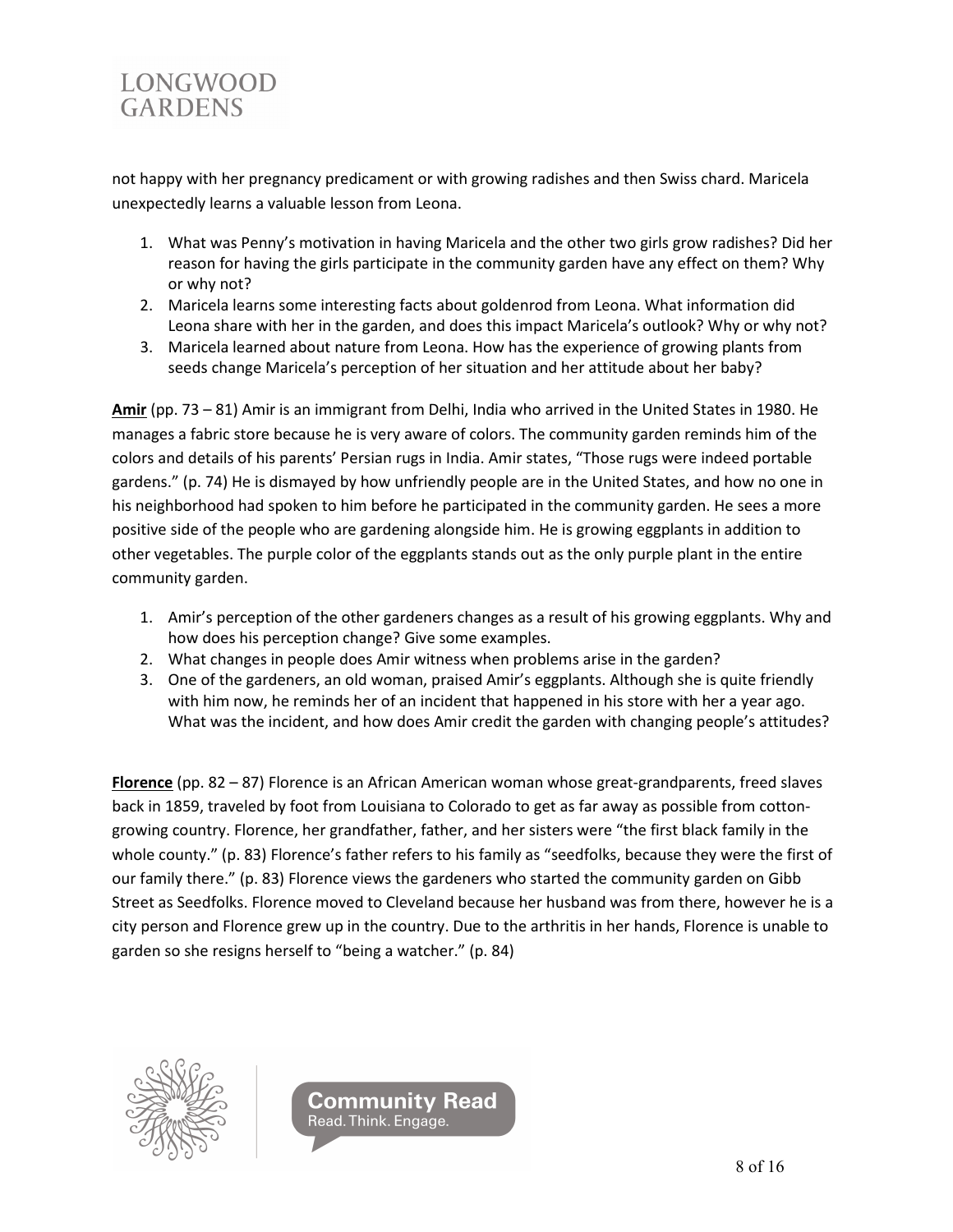

- 1. Florence becomes protective of the garden even though she does not have a garden plot. What prompts her protective feelings toward the community garden?
- 2. What actions does Florence take to protect the garden?
- 3. During the winter months, Florence goes for walks infrequently and passes by the empty garden. She felt disappointed that the garden was still empty as the weather started warming. What does she finally observe that gives her a sense of hope?
- 4. In Florence's opinion, what positive effects does the community garden have on the Gibb Street neighborhood? Give examples.



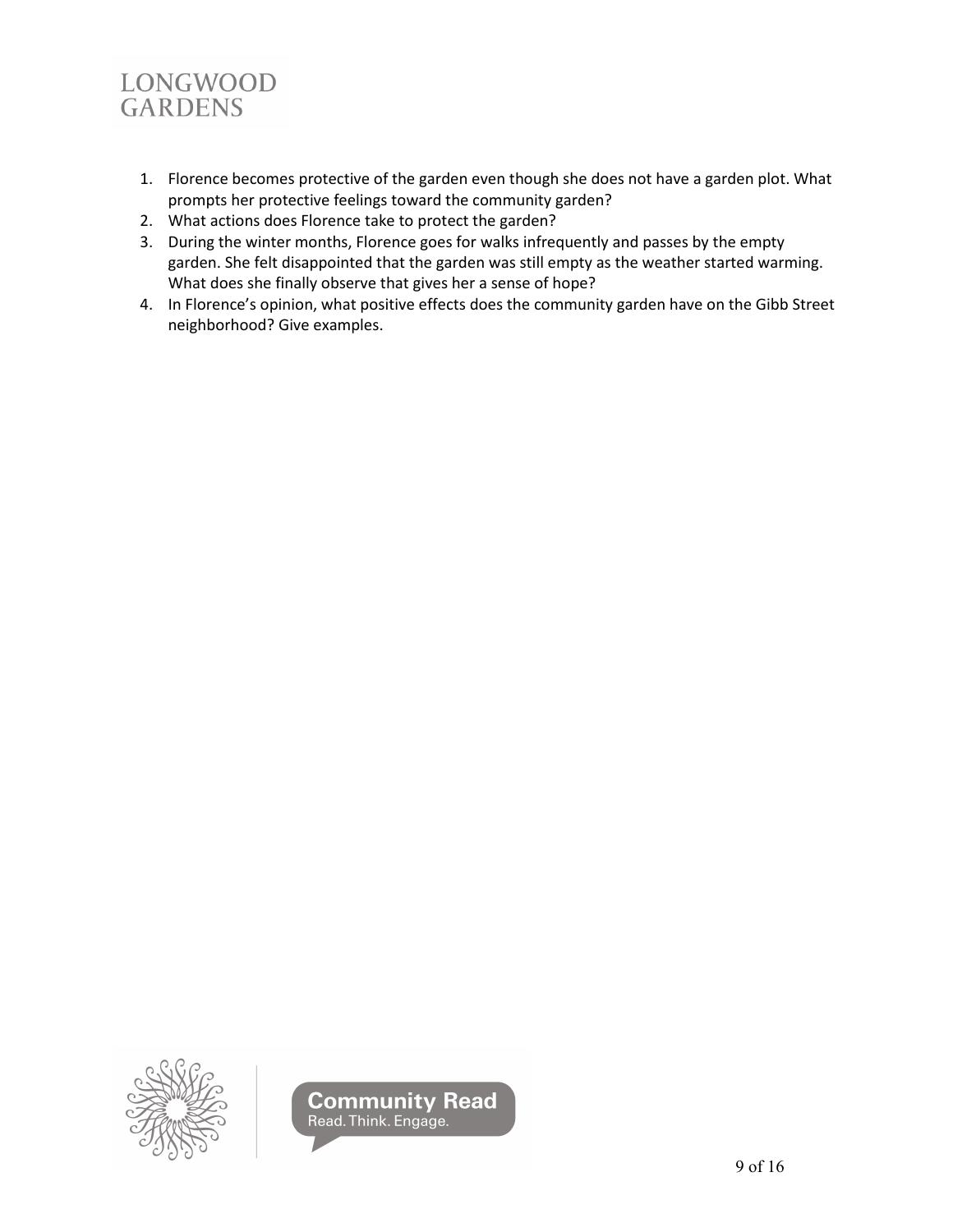

### **ACTIVITY 1** -- **Designing a Seed Packet**

- 1. Select a character from the book *Seedfolks.*
- 2. Use the seed packet template to create a seed packet, by cutting it out and folding it in half.
- 3. You will need to include the following information on your seed packet:

## **Front of packet:**

- 1. Character's picture (draw your character's head) and name.
- 2. A small drawing, in color, of the mature plant.
- 3. A brief explanation of why you think your character selected the seeds he or she planted.

## **Back of packet:**

Learn some interesting facts about your character's plant. Include this information on the back of the seed packet. Some ideas for information to include are:

- Botanical name of the plant
- Size of the plant at maturity
- Possible uses for the mature plant
- Time of year for planting the seeds
- Is the plant a fruit or a vegetable?
- What type of fertilizing does the plant need?
- How long is the germination time?
- What part of the mature plant is edible?

## **Some sources to use to research information on your plant:**

- Various reference books and databases in your local library.
- <http://www.softschools.com/facts/plants/> Click on the blue "A to Z" tab/button to alphabetize the plant names. This site has most of the plants named in *Seedfolks.*



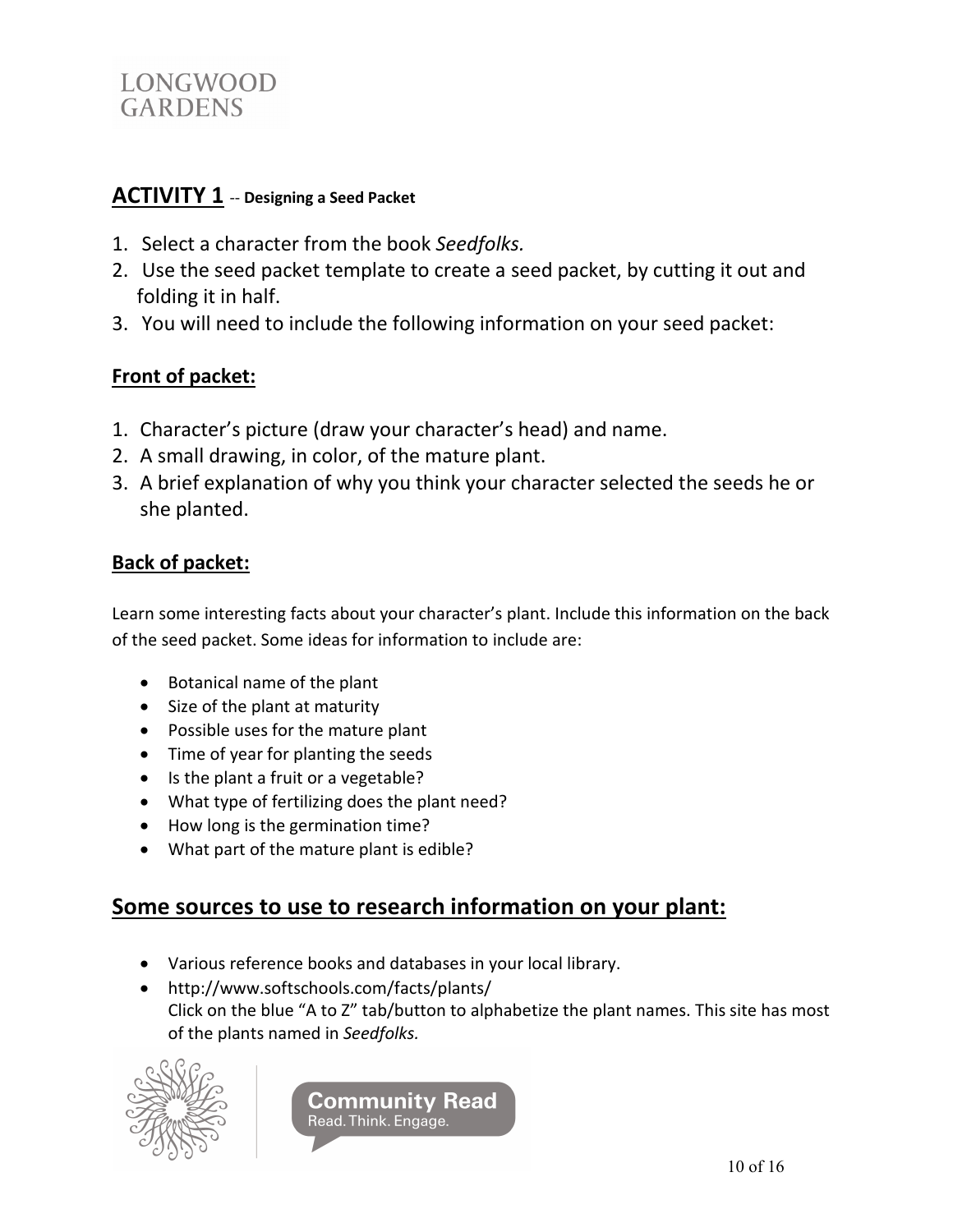

# **ACTIVITY 2** -- Exploring Seed Information

### **A. Matching Plant Name Cards and Plant Photograph Cards**

- 1. Divide students into two groups
- 2. Give each group Study Sheets 1 and 2 to review, then set aside
- 3. Divide Matching Cards Set A into Plant Name Cards and Photograph Cards
- 4. Give one group the Plant Name Cards and the other group the Photograph Cards
- 5. Ask each student to find his/her match (an answer key is provided)

### **Variation**: (Can be played like the "Memory" board game.)

- 1. Divide students into groups
- 2. Give each pair or small group a partial set of the Matching Cards Set
- 3. With right sides up, match the name of the plant to the picture of the plant
- 4. Turn the cards over so the content is not visible
- 5. Take turns turning over two cards attempting to find a match
- 6. Continue taking turns, finding matches until all cards are gone

#### **B. Matching Plant Name Cards and Seed Photograph Cards**

- 1. Divide students into groups
- 2. Give each group Study Sheets 3 and 4 to review, then set aside
- 3. Divide Matching Cards Set B into Plant Name Cards and Seed Cards
- 4. Give one group the Plant Name Cards and the other group the Seed Cards
- 5. Ask each student to find his/her match

#### **C. Bingo**

- 1. Distribute the Seed Bingo Cards Versions A and B, or let students create their own on blank card.
- 2. Select a student to read Plant Clue Cards
- 3. Clues are read one at a time until a student covers four spaces in a row, diagonally or horizontally



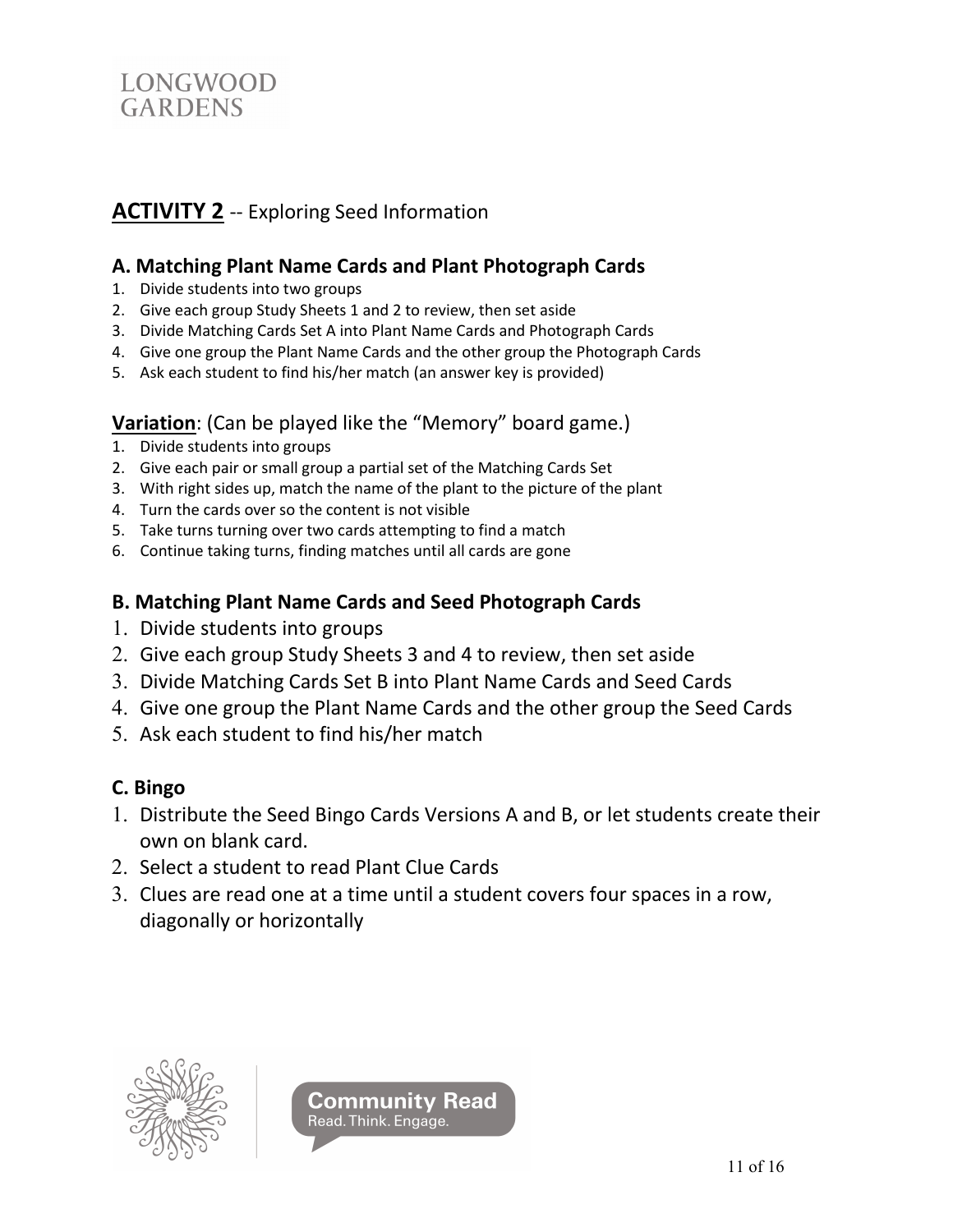

# **ACTIVITY 3 – Seed Sorting by Their Characteristics**

## **A. Practice Sorting by Characteristics**

Select an observable characteristic upon which to sort your students. **Example:** 'those wearing a shirt with words' and 'those wearing a shirt without words'

- 1. Divide students into the observable characteristic groups
- 2. Have each of these groups create another subgroup using a different observable characteristic
- 3. Each group explains the reasons for their sorting process with the others
- 4. Repeat steps two and three until groups can no longer be sorted

## **B. Sorting Seeds by Their Characteristics**

- 1. Divide students into groups
- 2. Give each group a set of Seed Photograph Cards (from Activity 2-B)
- 3. Ask each group to sort their seeds by observable characteristics. For **Example**: size, color, shape, etc.
- 4. Each group explains the reasons for their sorting process with the other students.



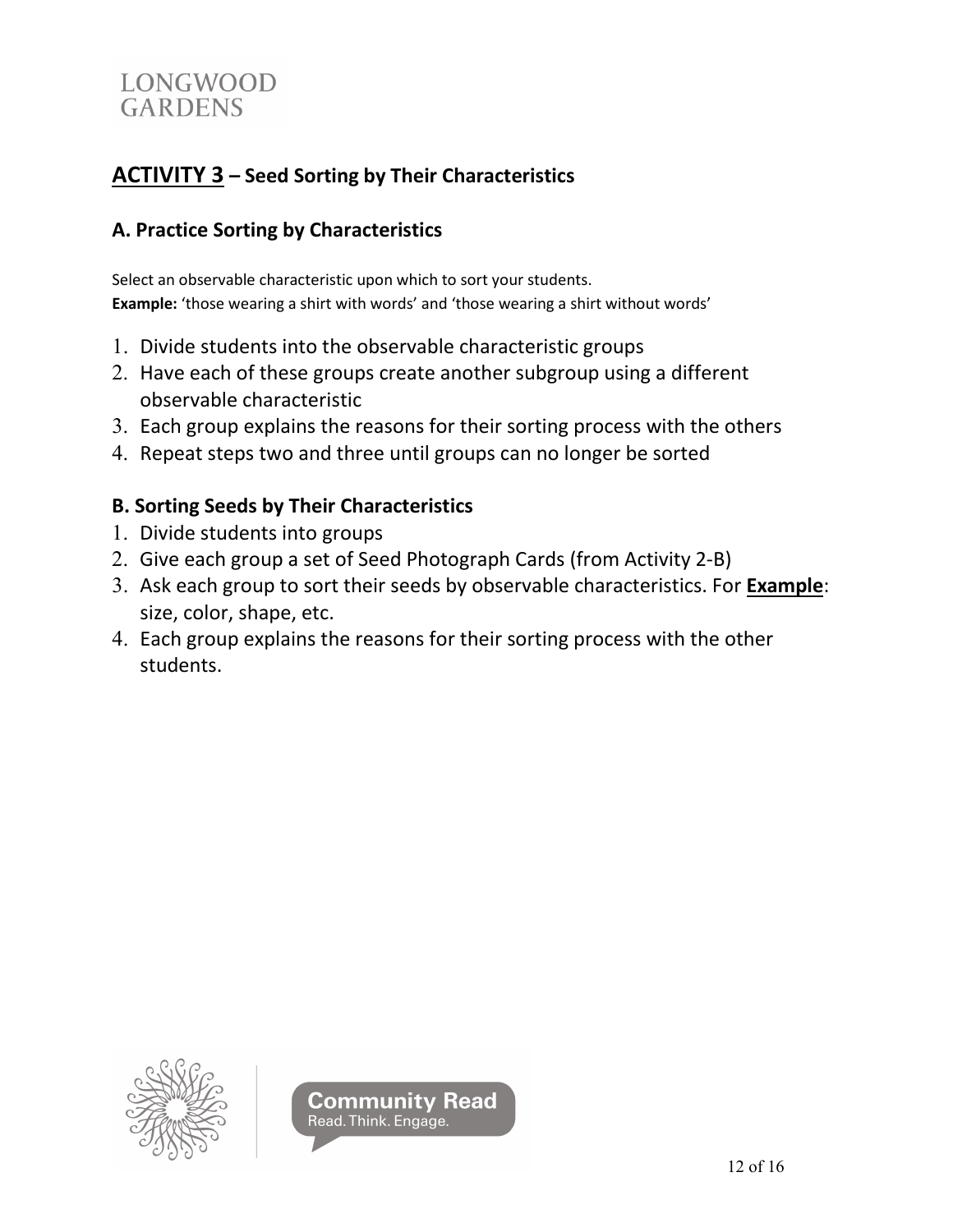

## **ACTIVITY 4 – Design a Garden Plot**

Suggested Materials: white drawing paper, rulers, a variety of seed packets, colored pencils/crayons

Imagine you live in the Gibb Street neighborhood and you have a garden plot in the Community Garden. What will you plant?

- 1. Make an outline that represents your plot. The dimensions are 4 ft. by 10 ft. This size is too large for a standard sheet of paper. How will you draw your garden plot to scale? Use a ruler to calculate your scale.
- 2. Even in the height of summer, the sun will not be directly overhead, therefore taller plants will block the sun from smaller plants. Consider this fact when deciding the placement of your plants in your plot.
- 3. Referring to the seed packets, select at least four different plants to use in your plot design.
- 4. Consider the following information mentioned on the backs of the seed packets to help you plan your garden plot.
	- Spacing
	- Height
	- Sun exposure



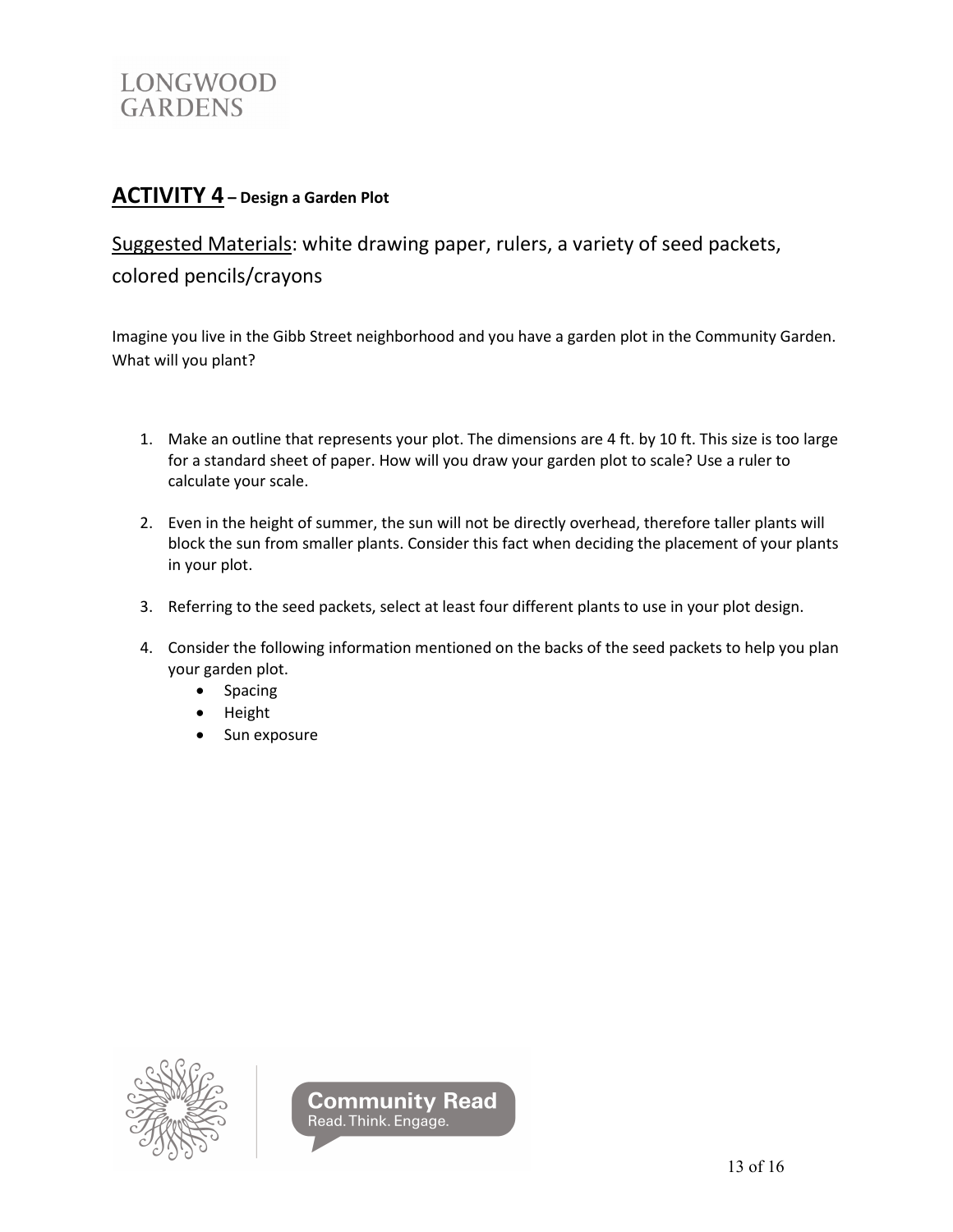**EXTENDED ACTIVITIES**: These activities may be used either in the Library or as

take-home activities.

## **Science: What are the Parts of a Seed?**

Suggested Materials: Diagram of a Seed page, lima bean seeds, white paper, crayons and/or colored pencils

- Use lima bean seeds that have been soaked in water for 24 hours
- Dissect a lima bean by carefully opening and examining the parts of the seed
- Draw and label the seed parts referred to on the "Diagram of a Seed"

## **Science: Germinate Seeds**

Suggested Materials: a variety of seed packets (refer to packets for information on germination times), cotton balls (to hold moisture), small zipper-sealed bags, spray bottle with water

- Spray cotton ball with water until wet but not dripping. Put cotton ball & seed into zipper-sealed bag.
- Design an experiment to determine under which conditions seeds germinate
- Suggestion: in the light or in the dark; cool temperatures or warm, etc.
- Suggestion: turning the germinating seed upside down

## **Science: Sink or Float**

## Suggested Materials: various fruits or vegetables, pan of water

- Predict whether a fruit or vegetable will sink or float when placed in water
- Test the fruit or vegetable in the water
- Discuss why some float and some do not float
- Compare the prediction to the actual result

## **Social Studies/ Mapping**

## Suggested Materials: United States map, world map

- Locate Cleveland, Ohio on a United States map
- Select a character from Seedfolks. Read to discover his or her country of origin
- Locate the character's country of origin on a world map



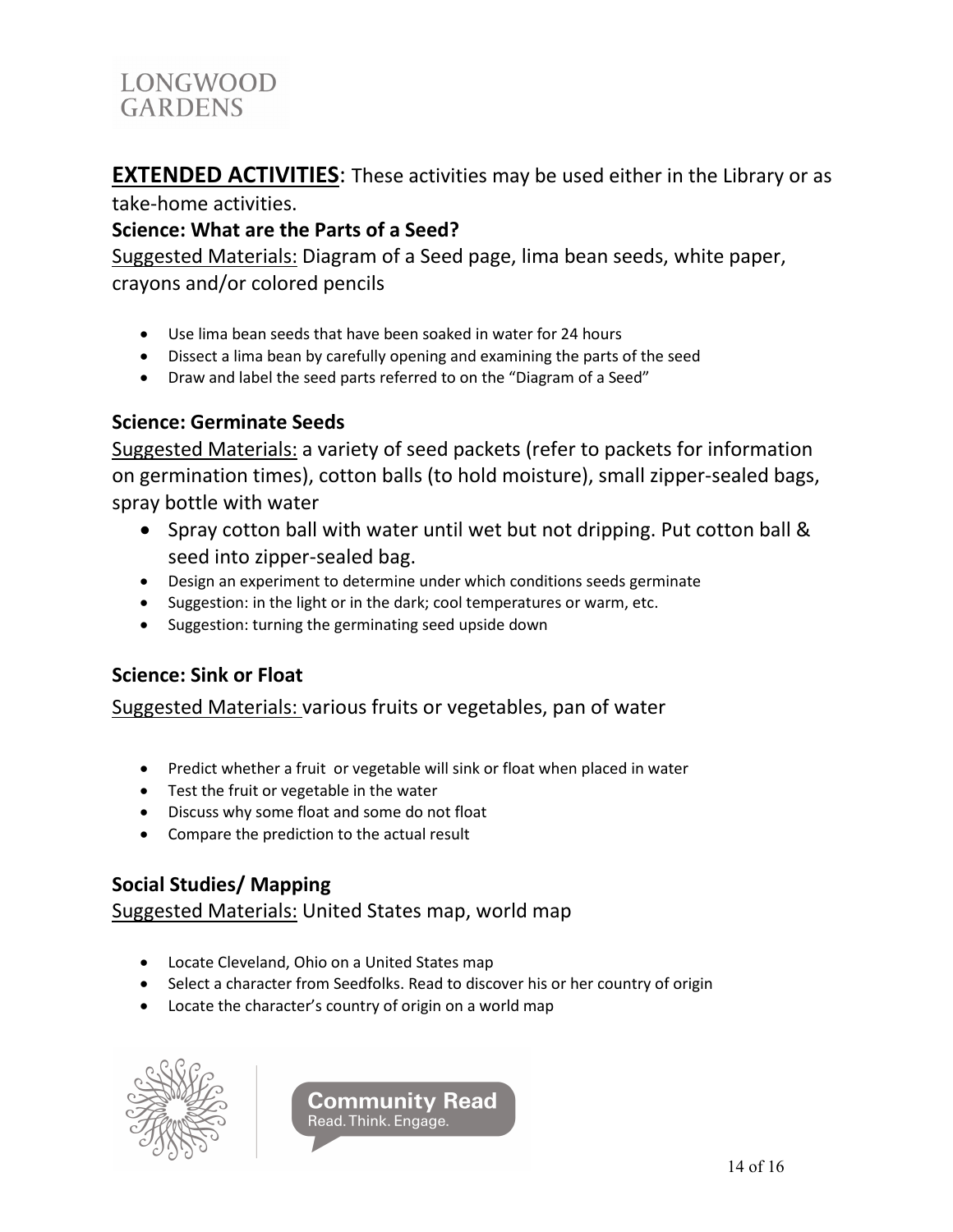

#### **Math: How Big Is It?**

Suggested Materials: various fruits or vegetables, flexible tape measure

- Predict the circumference of a fruit or vegetable
- Measure the circumference
- Compare the estimate to the actual circumference

#### **Math: How Many Seeds?**

Suggested Materials: a fruit or vegetable known for having numerous seeds

- Predict the number of seeds in a fruit or vegetable
- Have an adult cut the fruit or vegetable in half. Does your prediction change?
- Determine a method to obtain the number of seeds and count the actual number
- Compare the estimate to the actual number

### **Art: Draw the Inside of a Fruit or Vegetable**

Suggested Materials: a precut fruit or vegetable, drawing paper, crayons and/or

colored pencils

- Draw what you think the inside of a fruit or vegetable might look like
- Have an adult cut the fruit or vegetable in half
- Draw the picture again
- Compare the two drawings